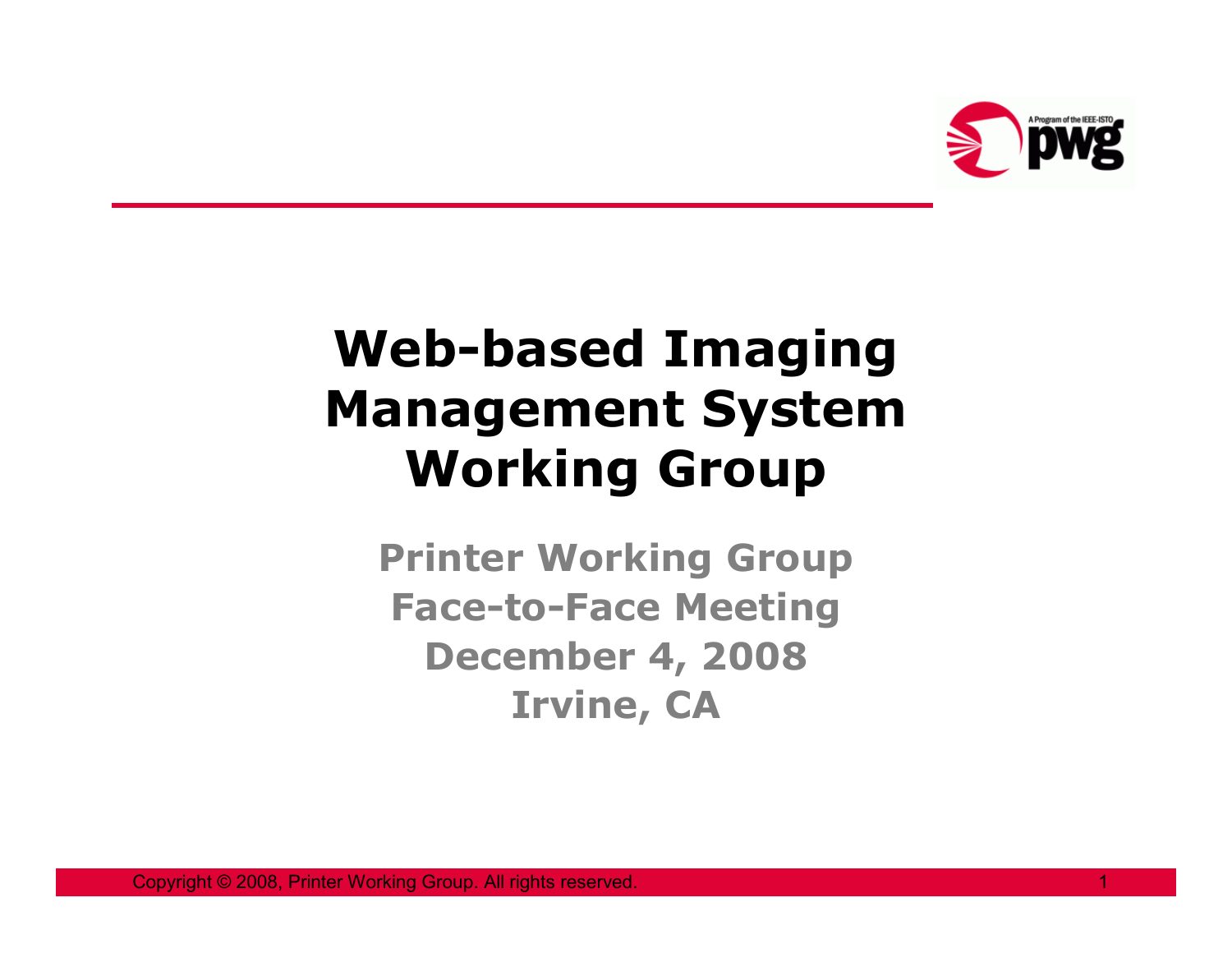# WIMS WG Agenda



- 13:00 13:10 Introduction
- 13:10 14:10 Proxy CIM Provider Prototype<br>• 14:10 14:35 Proak
- 14:10 14:25 Break
- 14:25 15:25 Future Projects/Potential MIB Activity<br>• 15:25 15:20 Wranup
- 15:25 15:30 Wrapup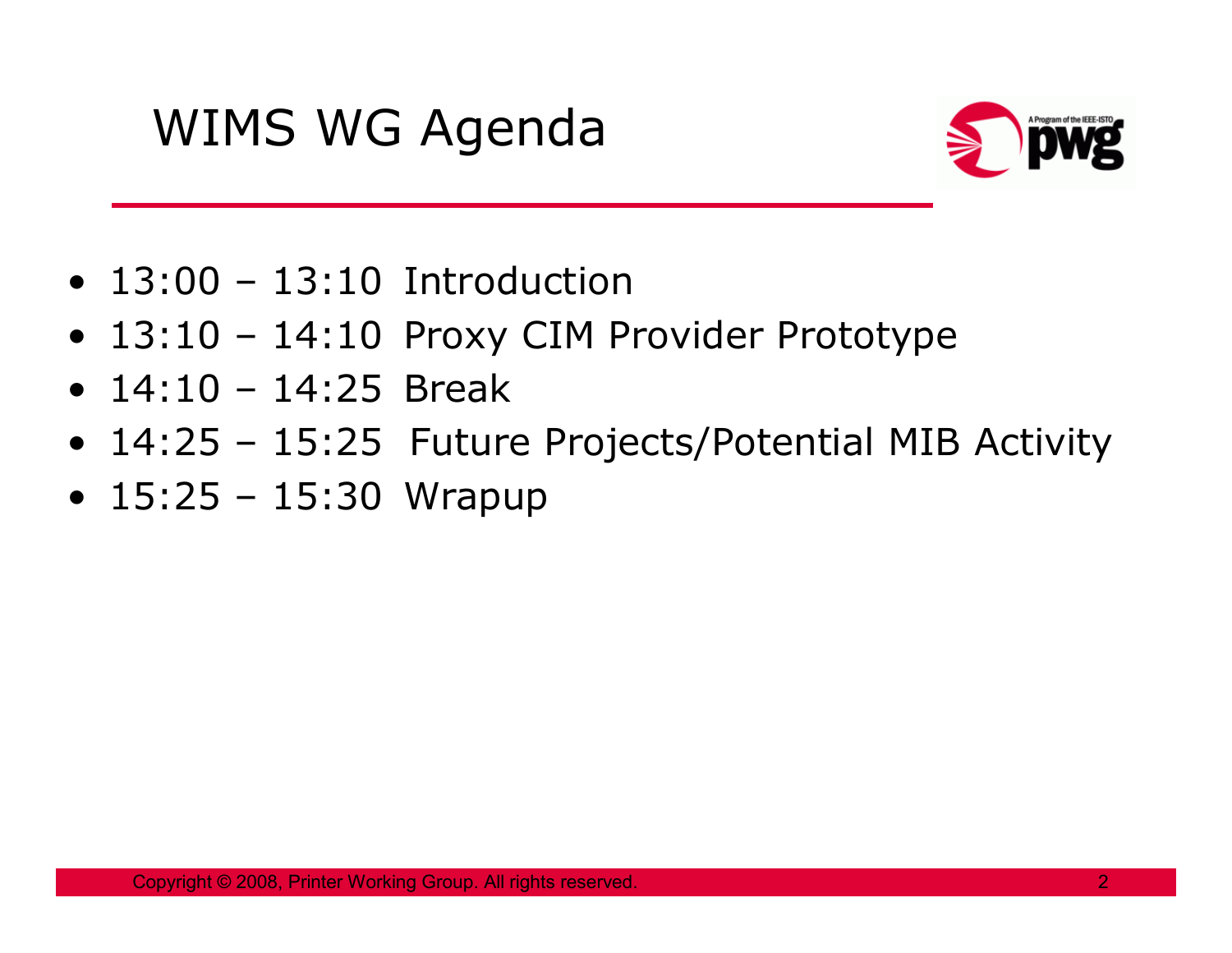

• Intellectual Properties Policy Statement

## This meeting is being held in accord with the PWG Intellectual Properties Policy.

- · Identify Minute Taker<br>· Aseada medifications
- •Agenda modifications
- $\bullet$  Acceptance of Previous Minutes
	- F-2-F: ftp://ftp.pwg.org/pub/pwg/wims/minutes/08OCT-Lexington-WIMS-CIM-face-to-face.pdf
	- ConCall:ftp://ftp.pwg.org/pub/pwg/wims/minutes/cim\_08111 7.pdf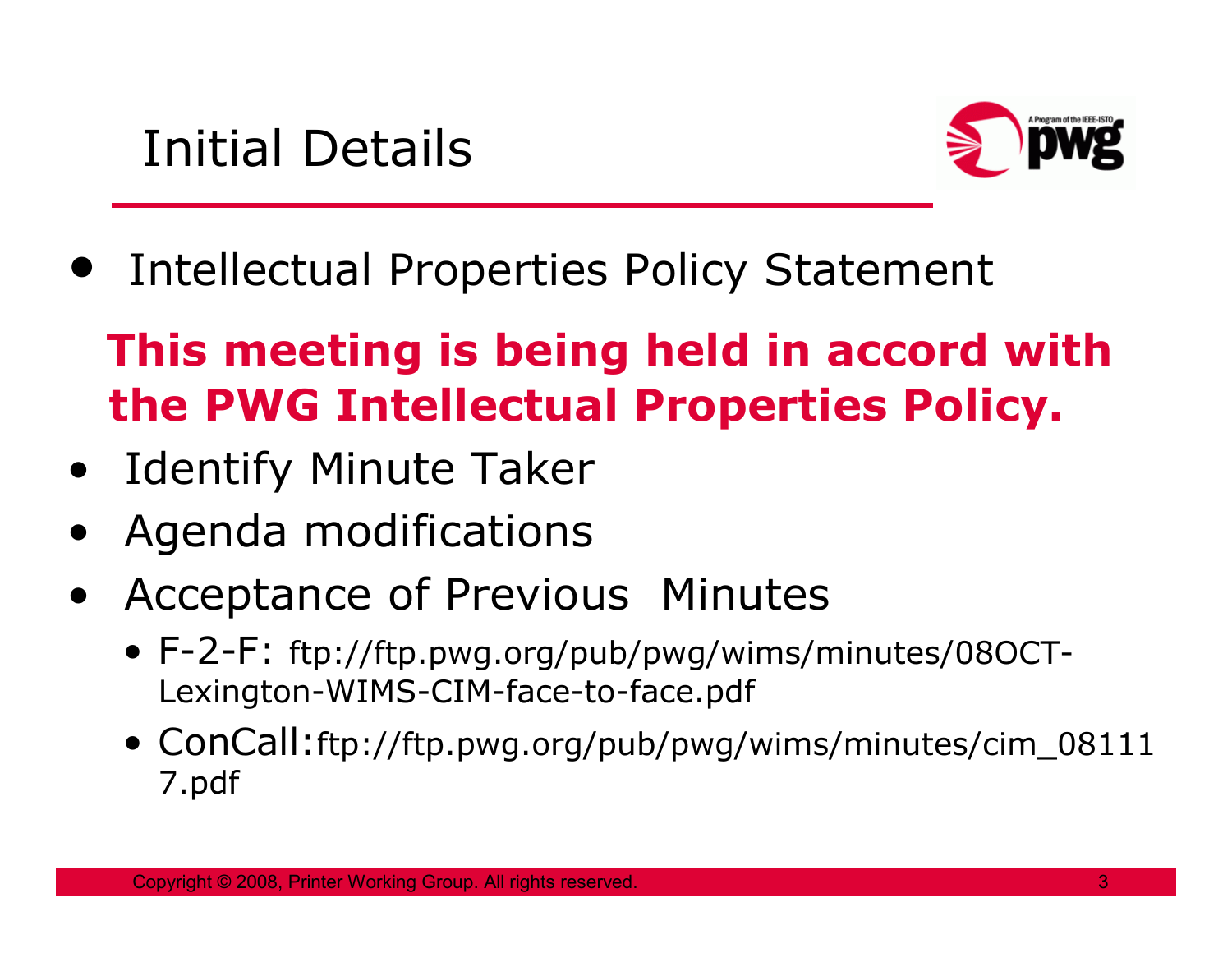

- An SNMP to CIM Provider is being prototyped by Rick Landau. The primary purposes of this prototype are to:
	- Validate the updated Printer CIM Schema.<br>• Provide ane implementation of the CIM
	- Provide one implementation of the CIM Schema to help advance the new elements from the experimental state.
- Rick>>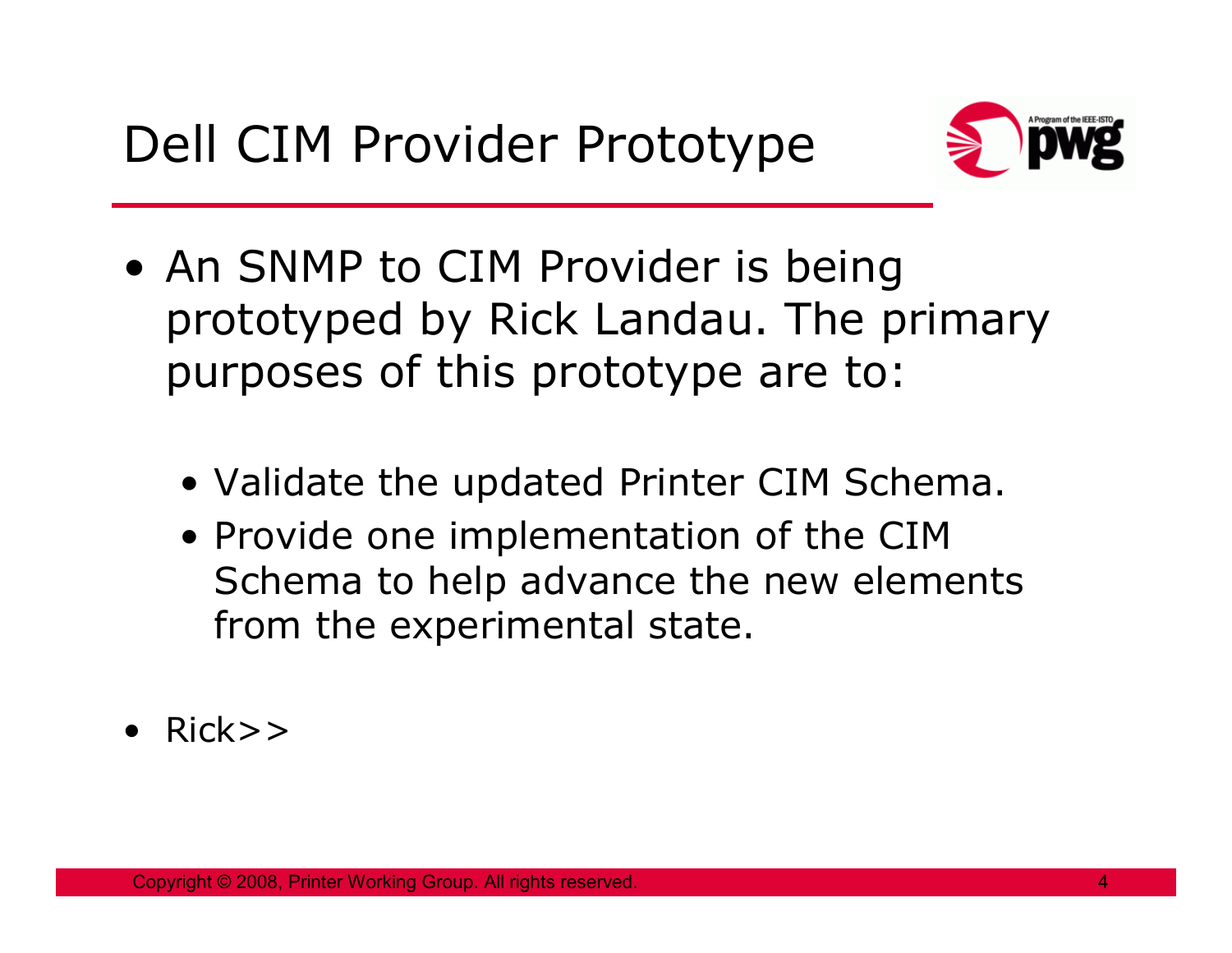

- Evangelizing and perhaps sponsoring development<br>Pactivities for Web Service Management of Printers activities for Web Service Management of Printers
	- > Default consensus is to restrict our WS specific activities to creating CIM schema.
- Develop standardized management elements for<br>MED's MFD's.
	- $\triangleright$  Suggestion that existence of a standard will encourage<br>implementation of the stabdard (in addition to implementation of the stabdard (in addition to proprietary).
	- > Path to standard WS management elements may start<br>with standard SNMD MIPs with standard SNMP MIBs.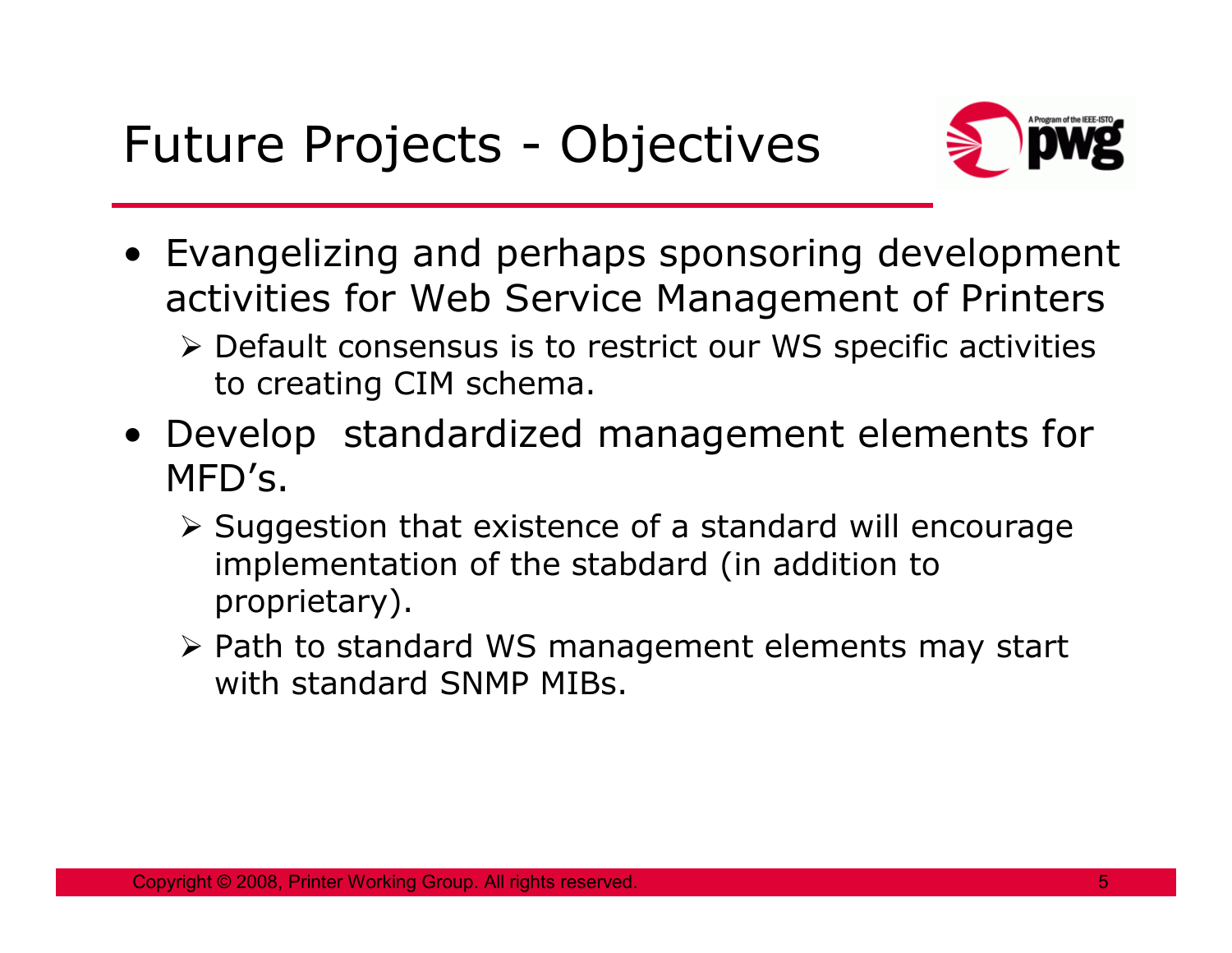

- No new leadership has emerged for PWG MIB WG<br>• (PMP) WIMS will assume PMP responsibilities (PMP). WIMS will assume PMP responsibilities.
- What form should be taken?.
	- $\triangleright$  Keep PMP as separate WG?
	- $\triangleright$  Run two WGs in parallel?
	- > Merge two WG into one hardcopy device management WG?
- Depends on level of PMP type activities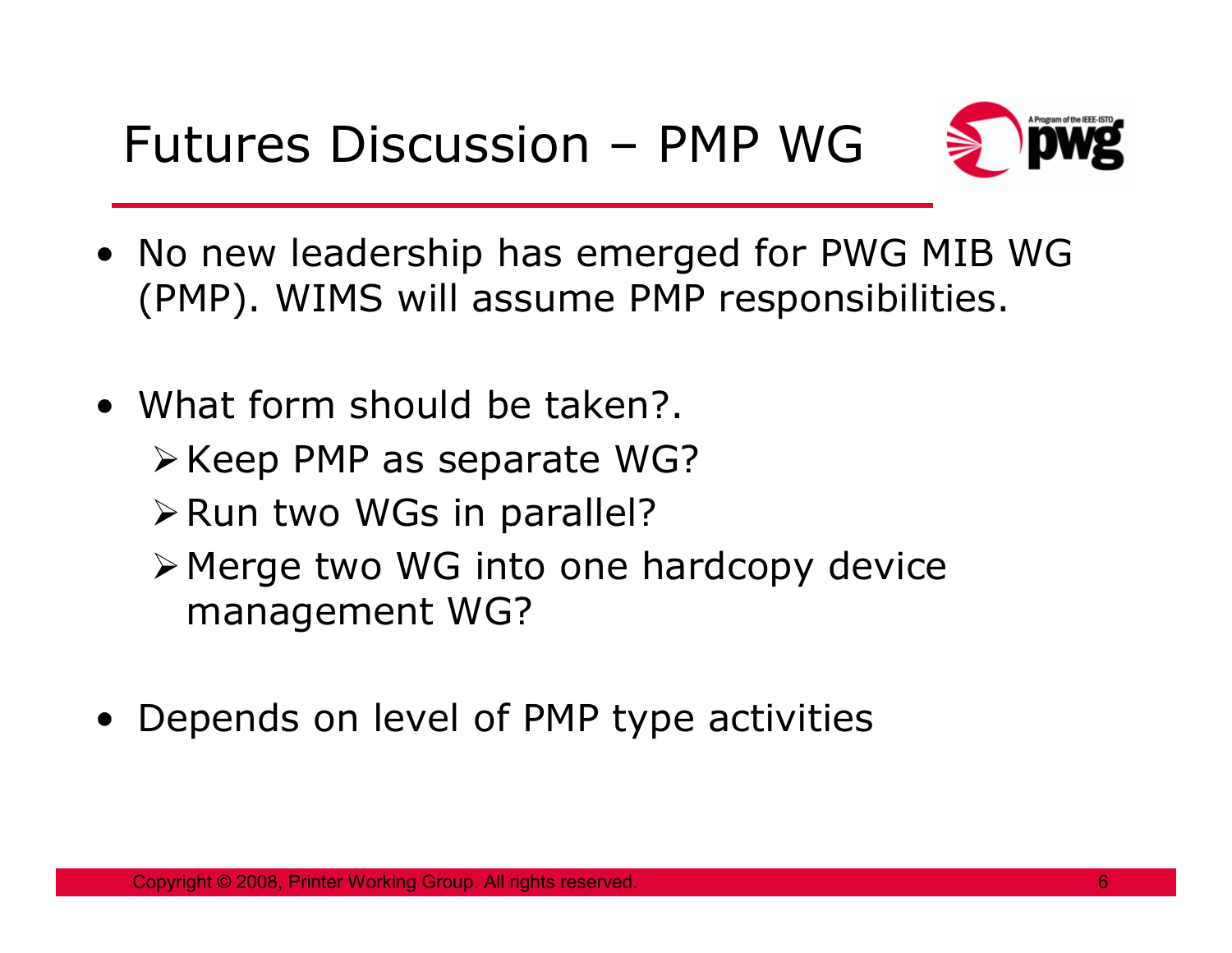



#### $\bullet$ Update and Publicize Printer MIB FAQ

- > Current FAQ is out of date and hidden
- > Most of us are aware of implementation eccentricities
- ► Users and Fleet Management Agencies both need to understand some of <br>these variations, and should have some place to voice their questions these variations, and should have some place to voice their questions.

### • Printer Port Monitor MIB

- > update spec
- interoperability testing ?
- advance PPM to PWG standard ?

#### •MDF MIB or MIB extensions?

- > Many attempts, of varying completeness, started in the past but were not and complete complete
- > MFD group is addressing service semantics; need to address management elements

#### •Power Management objects "Green" Issue.

- > What elements? Existing private MIB/CIM Mapping?
- New MIB or Augmentation/Extension of existing MIB?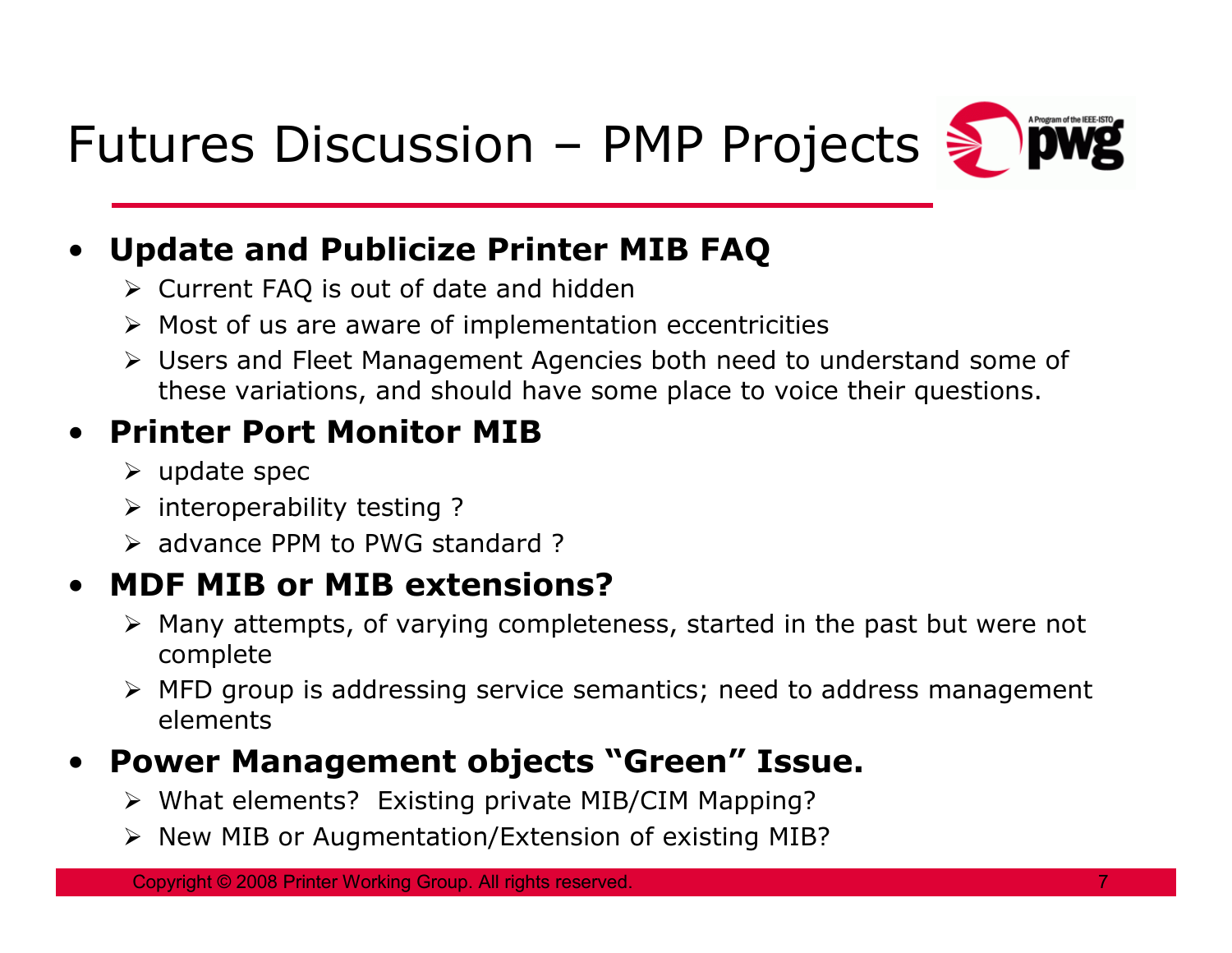### Previous MFD Management Initiatives



- •Network Scanner MIB – 2000 version based on Printer MIB from MFPA – Never completed or seriously reviewed from MFPA – Never completed or seriously reviewed<br>ftp://ftp.pwg.org/pub/pwg/pmp/contributions/Scanmib8.txt
- • Ira's initial Cut at an MFP MIB – 2004 – Considered too ambitious at the time. Some elements made it into Counter MIB and Printer Schema 2 ftp://ftp.pwg.org/pub/pwg/wims/mibs/imaging-system-mib-20040310.mib
- Xerox 2006 Approach to changing HR MIB, Printer MIB to •accommodate MFD Alerts – Dropped in favor of MIB Alert Table<br>Groups Extension ftp://ftp.pwg.org/pub/pwg/pmp/contributions/Xerox-Proposed-MFD-changes-for-Printer-related-RFCs-v2.pdf
- PWG Printer for Multi-Function Devices, March 2007 • PWG Printer for Multi-Function Devices, March 2007 ftp://ftp.pwg.org/pub/pwg/pmp/wd/wd-mfp-alert-groups10- 20070313.pdf
	- enums-only extension to Printer MIB for scan, fax, etc., MFD alerts in existing prtAlertTable
	- Rationale:ftp://ftp.pwg.org/pub/pwg/pmp/contributions/Rationale-for- MFD-Alert-Table-Ex tensions.pdf
	- Status:ready for prototype technically complete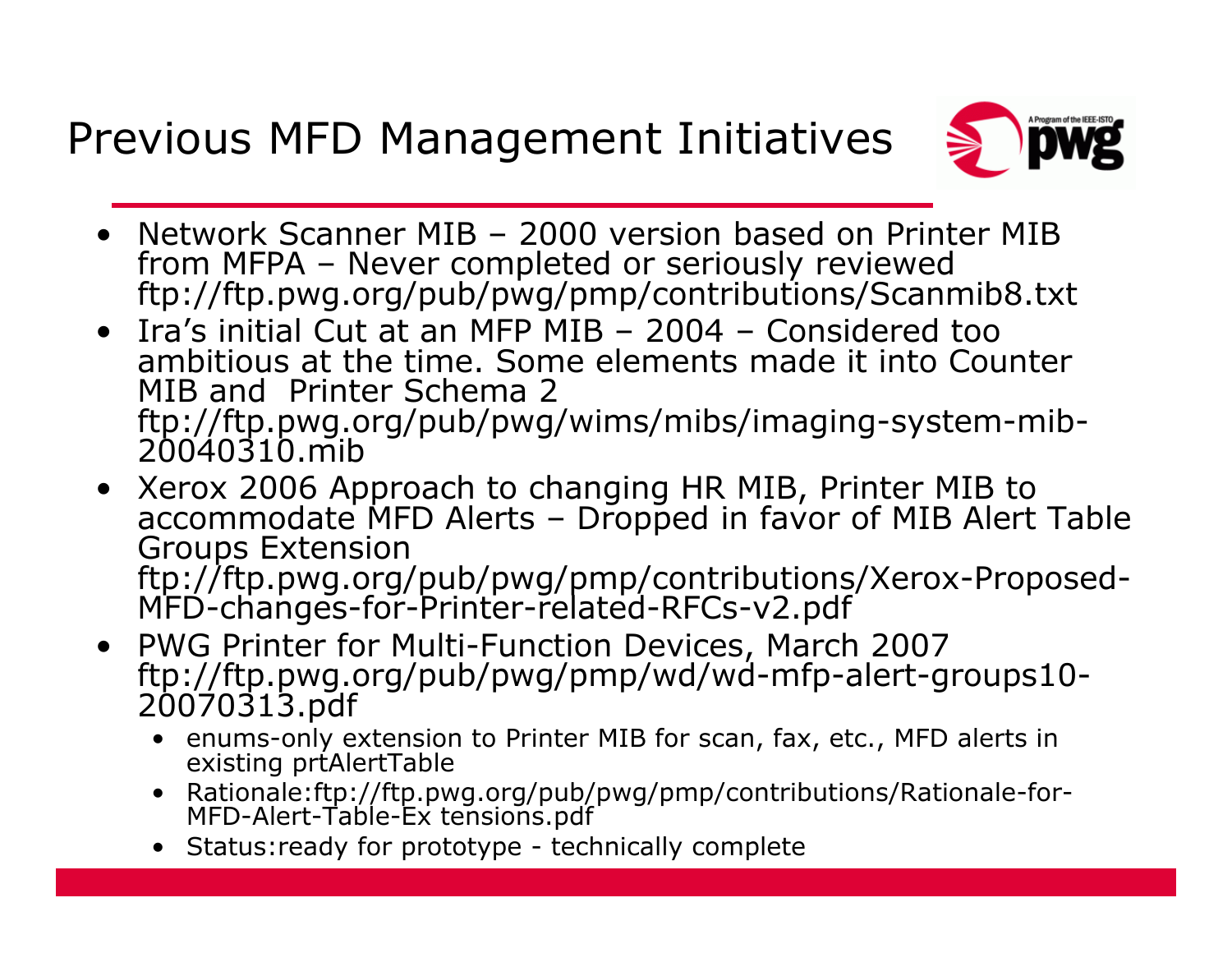

- > Print Services CIM Schema In progress
- $\triangleright$  Printer Profile Expose elements from networked printer MIB-II elements in CIM "networked Computer System" approach; also basis for the basic computing device in MFP
- Expansion to MFPs awaits establishment and<br>implementation of standard MFD menegament implementation of standard MFP management elements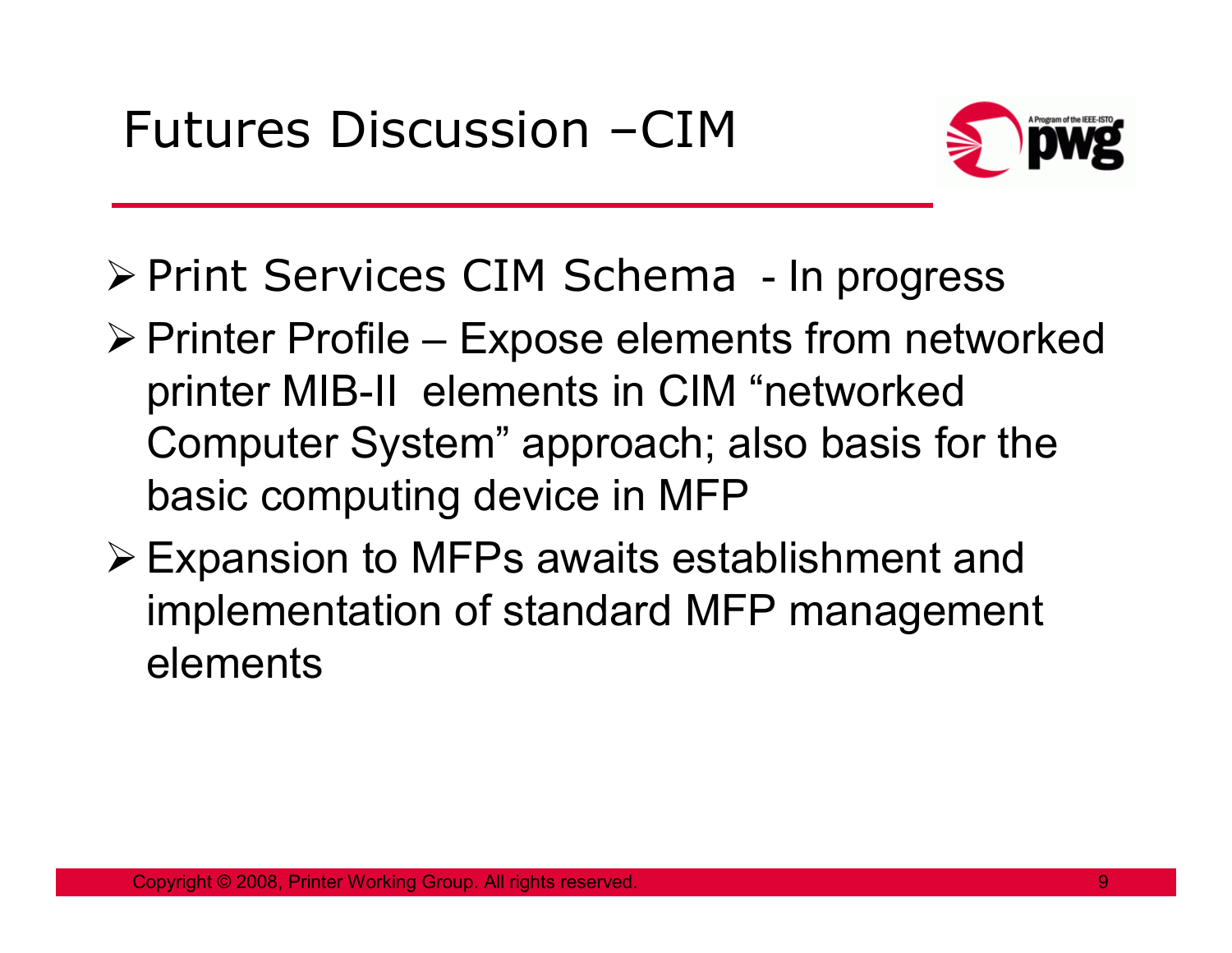

- What form should combination take?<br>S Keen PMP as senarate WG?
	- ≻ Keep PMP as separate WG?
		- -Keep separate Names, Mail lists, FTP directories, Web Pages
		- -Have separate meetings conference calls (when meetings are necessary)
	- Run two WGs in parallel?<br>A Keen senarate Names
		- -Keep separate Names, Mail lists, FTP directories, Web Pages
		- -Address MIB issues (when necessary) during WIMS meetings
		- -Copy WIMS minutes to PMP directory/list when PMP topics discussed.
	- > Merge two WG into one hardcopy device management WG? -Name? WIMS/PMP, WIMS, PMP, HCDM ?
		- -Consideration of PMP role as identified printer MIB reference